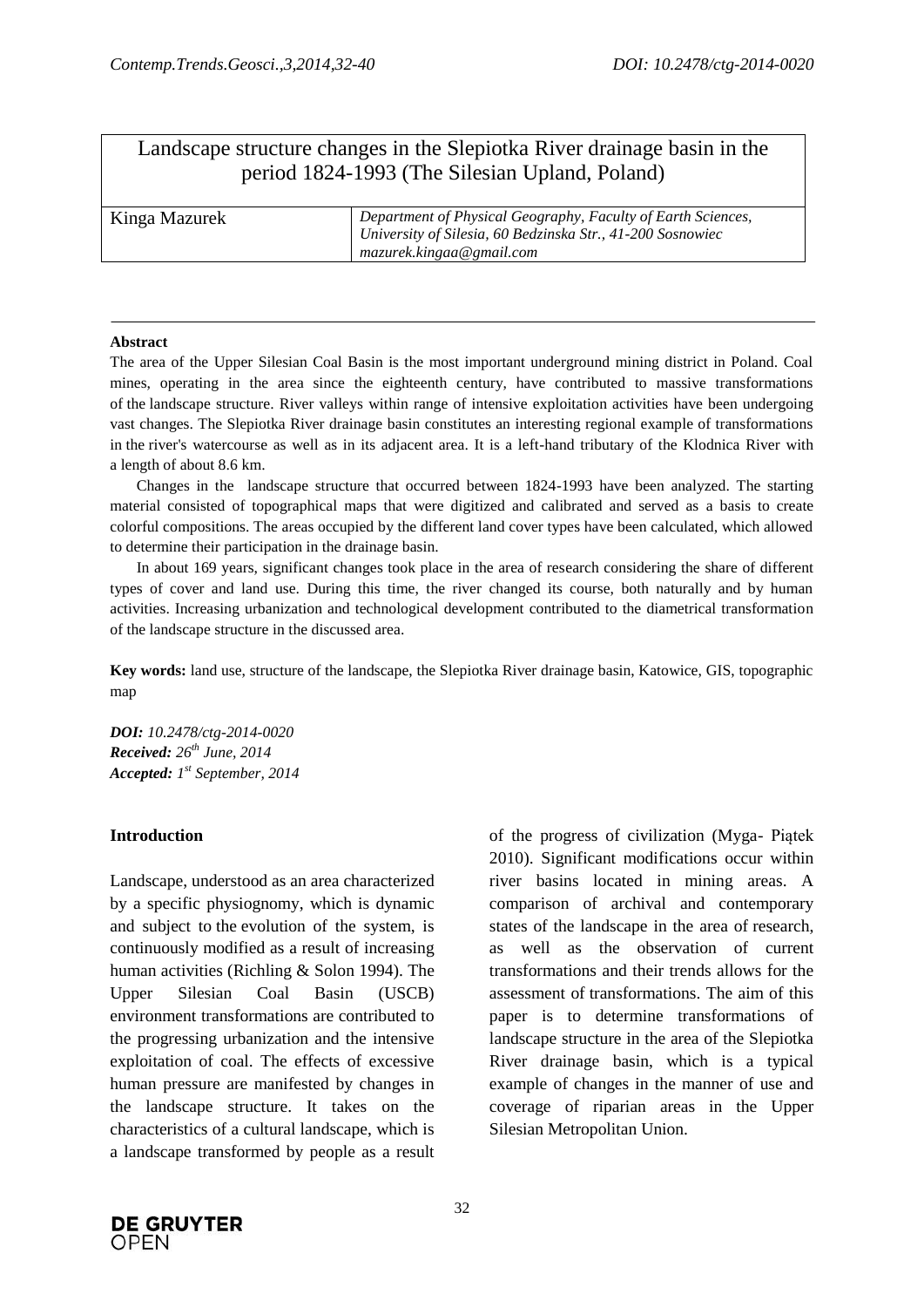#### **Study area**

The Slepiotka River is a small left-hand tributary of the Klodnica River (the Oder tributary). The whole course of the Slepiotka River is located within administrative boundaries of the city of Katowice (Fig. 1). The river discharges water from the Murcki Plateau. Its sources are in the forests on the border of the Murcki and Ochojec districts, at an altitude of 308 m above sea level. Its watercourse is only 8.6 km, and the drainage basin area consists of 13.86 sq km. The river flows into the Klodnica in the district of Panewniki-Wymyslow. The Slepiotka's mouth is located at an altitude of 251 m above sea level (Hydrographic map of Poland 1:50 000, Trząski *et al.* 2000).

The examined drainage basin is located in the central part of the Upper Silesian conurbation. According to the geophysical

regionalization by Kondracki (2002), this area belongs to the Silesian Upland macro-region (341.1) and the Katowice Upland mesoregion (341.13). The area is largely built by Upper Carboniferous sandstones and coal-bearing slates, with arrears of tertiary sandstones, clays and gypsum and quaternary sediments (sands and clays) (Kondracki 2002).

Taking into account geomorphological regions developed by Karas-Brzozowska (1960), the drainage basin is located in the Katowice Plateau in the Klodnica Trench. As a result of Hercynian and Alpine tectonic movements, the terrain became of horst character. The area has a relief of a typical bottom of valleys and basins as well as plateaus (Gilewska 1972, Pelka-Gościniak & Szczypek 2008). The relief has been modified as a result of mining and urbanization.



**Fig.1.** The location of the Slepiotka River in Poland and in the city of Katowice.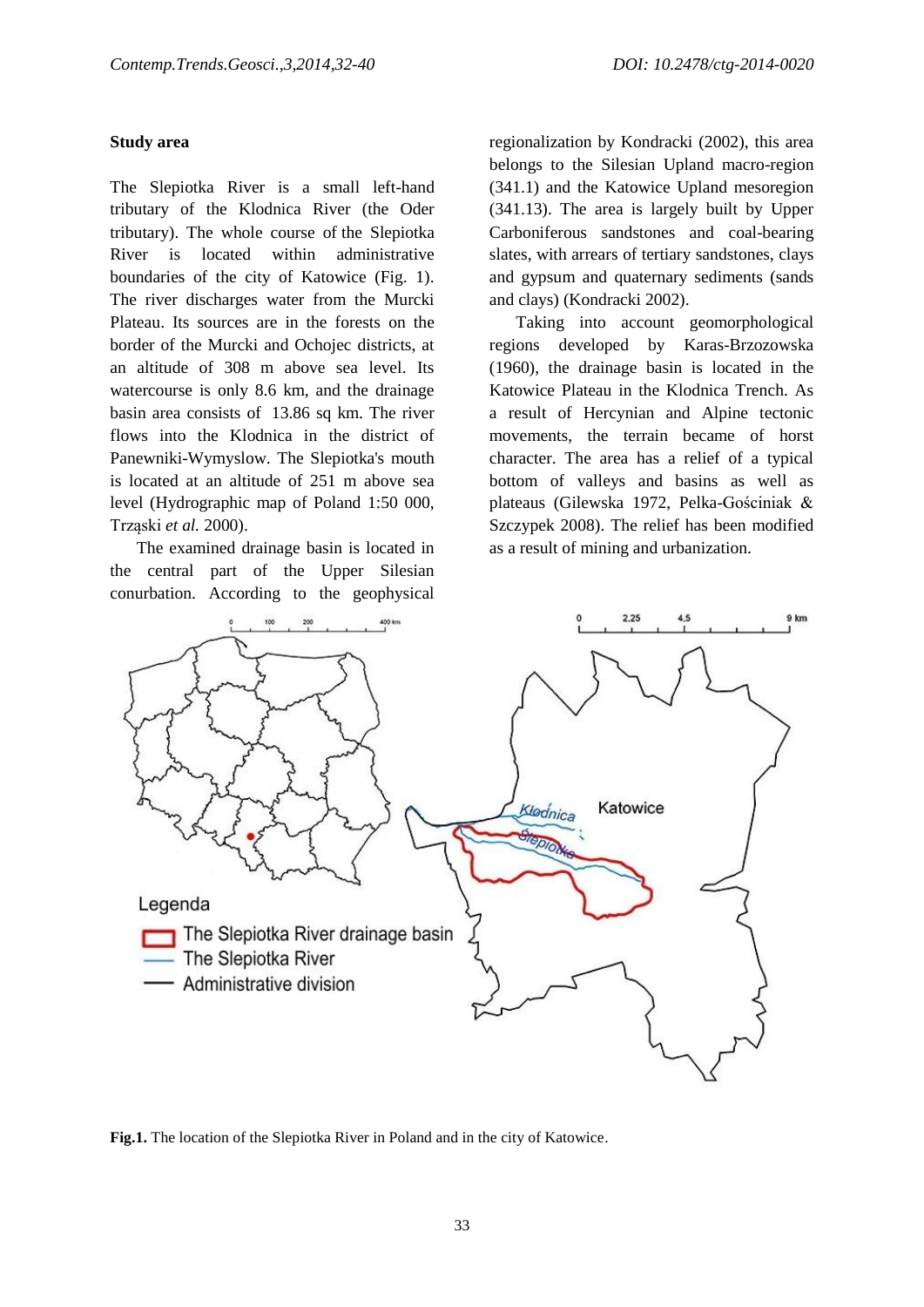In the area of research there are acidic and podsolic soils, originating from sands and clays, and hydrogenic silty-marsh soils, typical for moist grounds. The soils in areas heavily transformed by human exhibit characteristics of anthropogenic – industrial soils and urban soils (Dobrzyński *et al.* 1999, Konecka-Betley *et al.* 1999).

The drainage basin area is a habitat for over 1,000 species of flora. The area is mainly covered by mixed woodland species composition: red oak (*Quercus rubra*), birch (*Betula)*, larch (*Larix*), aspen (*Populus tremula*) and black alder (*Alnus glutinosa*) (Gierlotka 2002). The lower and the watersource sections of the valley are covered by deciduous and mixed forests. The valley enters the precincts of the Ochojec Nature Reserve, with the protected species of *Streptopus amplexifolius,* largest number of plants growing outside of mountain areas and also the *Allium ursinum*. The backwaters of the river, wet meadows and reservoirs are conducive to the development of water plants vegetation. In addition, synanthropic (ruderal and segetal) and nitrophilous vegetation is highly represented.

The middle course of the river runs through heavily urbanized areas and the reclaimed heaps of the "Murcki" coal mine (Topographic map 1:10 000).

# **Materials and methods**

The analysis concerned a basic observation of the drainage basin of the Slepiotka River. The aim of the study was to demonstrate transformations of the local landscape that emerged in the period 1824-1993 (169 years). The research is based on two time frames, the paper, however constitutes a fragment of a broader analysis based on more numerous, and shorter periods of time.

The first stage consisted in the summary and comparison of cartographic materials. The following topographical maps constituted source materials: the Urmesstischblatt Prussian official map in the scale of 1:25 000 from 1827 (field measurements were taken in 1824) and a map in the scale of 1:10 000 from 1994 (presenting the field state of 1993). In addition, a hydrographic map of Poland 1:50 000 (2001) was used as well. Cartographic materials have been calibrated and transformed to a common coordinate system – the UTM System (WGS 1984 Transverse Mercator). Maps of the nineteenth century were calibrated with manually applied checkpoints. Due to the large time discrepancy, sacred buildings, characteristic junctions of transportation routes and map corners were chosen as points of convergence (Szymura *et al.* 2010).

The study area was marked out on the basis of the hydrographic map of Poland 1:50 000, according to the course of the  $3<sup>rd</sup>$  category watershed for the Slepiotka River. The boundaries of the Slepiotka drainage basin are partially divergent to the watershed that had been designated on the basis of the cartographic material from 1827. This is due to the mining activity, which has significantly affected the subsidence of land and, consequently, its significant reduction in the height above sea level (Dulias 2011). To standardize the research area, a division shown on the hydrographic map of Poland was adopted.

Materials were prepared with the use of Geographic Information Systems (GIS) - ArcGIS 10.2 by ESRI. A set of grounds and polylines was created that correspond with particular elements of landscape. Shapefile files have also been calibrated to the UTM System, enabling calculations of area. Categories of designated objects were aligned to the content of the map of 1827. On materials from the nineteenth century, forest areas were not divided into broadleaved and coniferous. Therefore, the following 6 ground categories were created: forests, meadows and unused land areas, wetlands and swamps, areas of organized vegetation (domestic vegetation,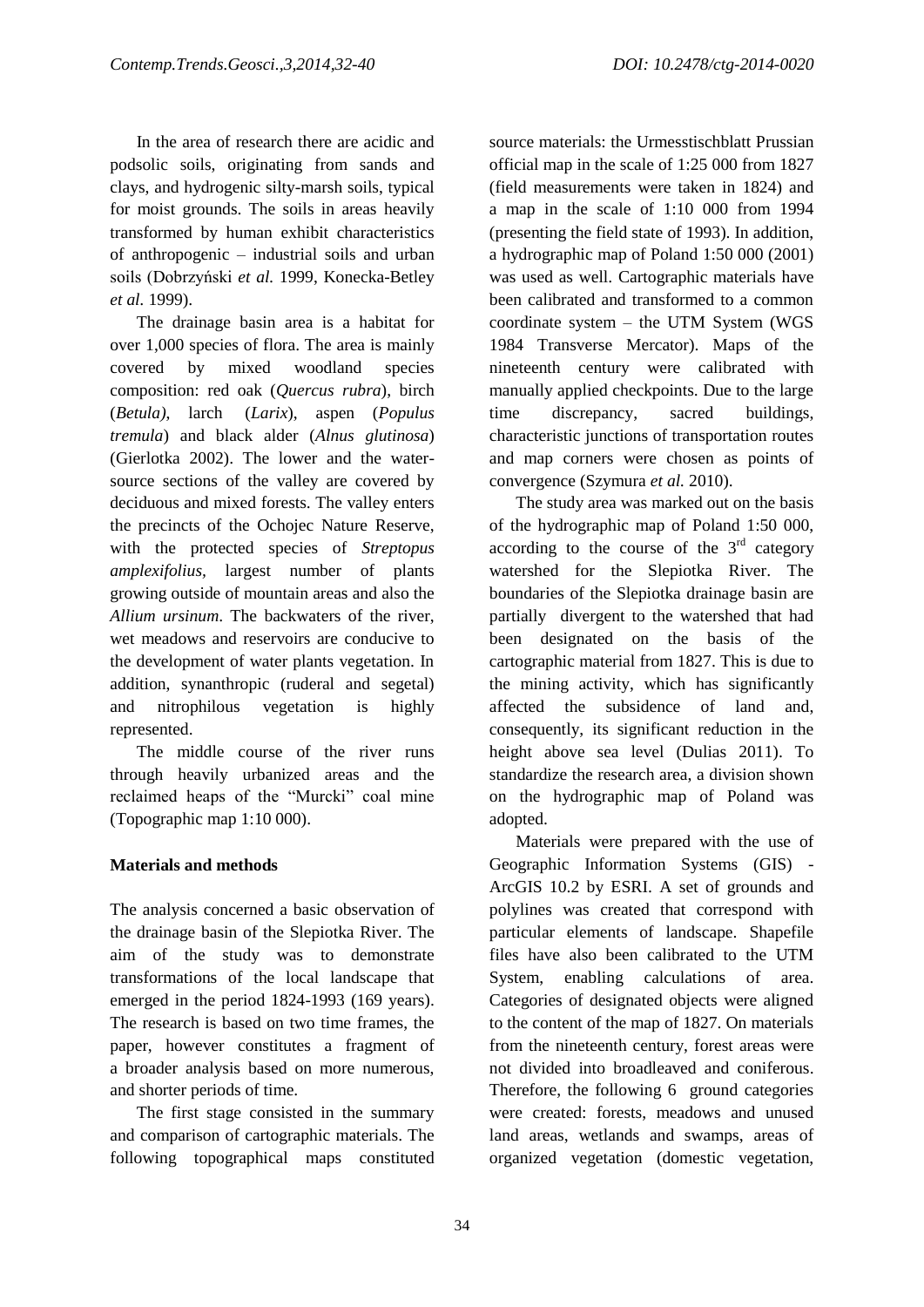orchards, allotments, parks), built-up areas and reservoirs. Four types of objects were presented in the form of a polyline: the Slepiotka River and its tributaries, transportation routes (major transportation routes for 1993) and railway lines. In the case of materials from the nineteenth century, the main division of land is ambivalent - either as a forest area or a non-forest area. In preparing the materials from the twentieth century, a unification of areas was applied: deciduous forest, coniferous forest, shrubbery, sparse

forest, dwarf pine forest; it needs to be noted that single trees were not taken into account. Individual area and linear structures were marked manually. Based on the prepared components, colorful compositions were created, depicting the state of geographical environment in the years 1824 and 1993 in the drainage basin of the Slepiotka (Fig. 2). Percentage changes in the structure of the landscape were calculated to illustrate the scale and direction of environmental transformations.



**Fig.2.** The structure of land use in the drainage basin of the Slepiotka.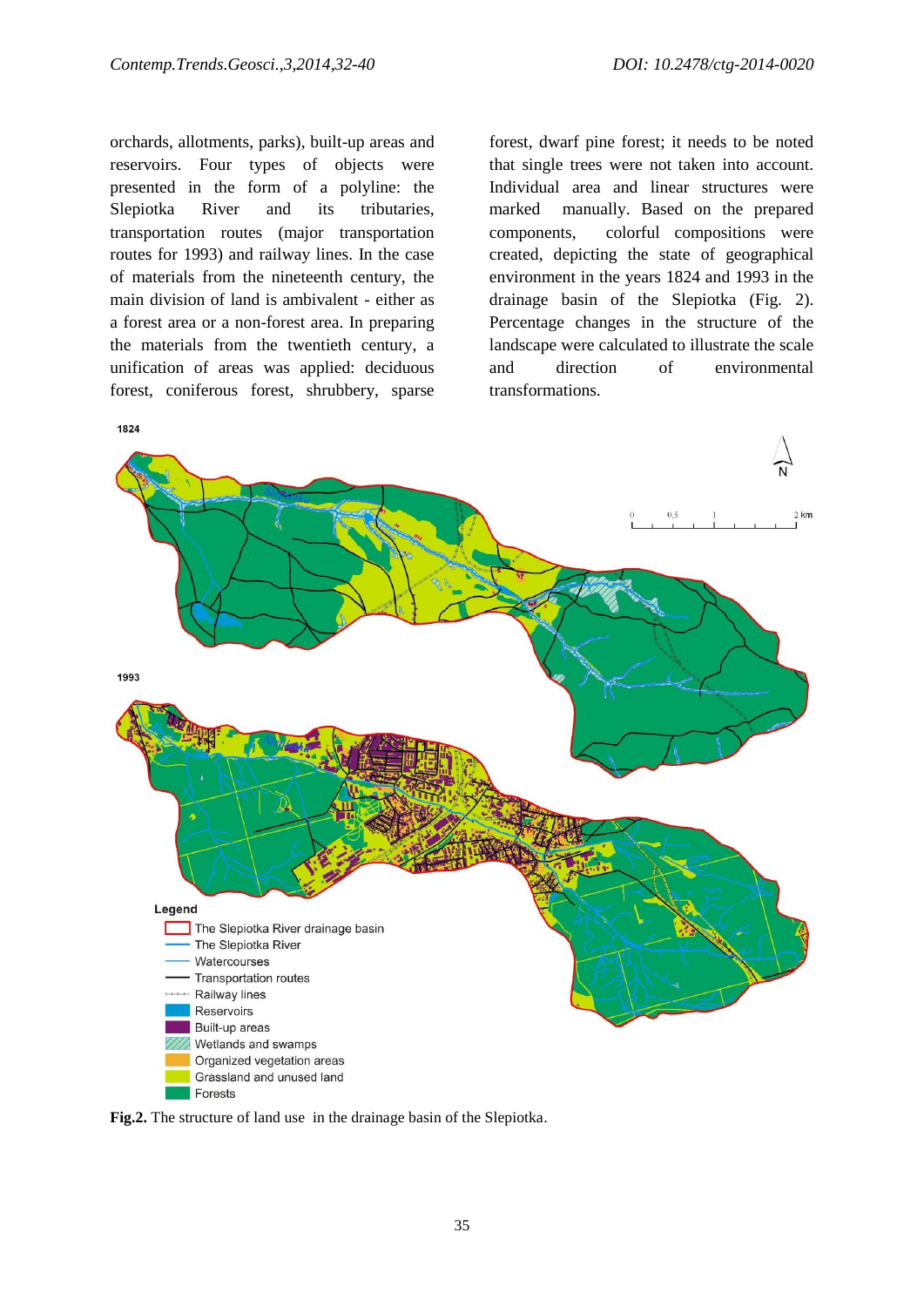### **Results**

In the period of almost 170 years of the use of the Slepiotka drainage basin, significant changes have occurred. The contemporary landscape of the valley clearly deviates from the landscape of the early nineteenth century. Detailed data evaluating the changes in land cover of the examined area are summarized in Table 1. There has been a significant decrease in area occupied by forests, with a simultaneous significant increase in the builtup area. In 1824, forest vegetation covered 10.23 sq km, which constituted as much as 71.09% in relation to the area of the whole Slepiotka drainage basin (13.86 sq km). After 169 years, this area decreased to 8.36 sq km (60.31% of the total drainage basin area). Built-up areas with residential buildings, utility and cubature facilities have increased by 8.13%. In 1824, built-up areas occupied 0.02 sq km, whereas in 1993 - 1.15 sq km. This type of land use has increased nearly 58 times. The phenomenon of sprawl in urban areas with the simultaneous shrinking of forest areas is particularly evident in the central and northwestern parts of the research area. It is associated with significant increase in human settlements as a result of an influx of large numbers of people to a developing city. It should be noted that initially there were only 65 buildings in the researched basin. In the twentieth century, the settlement network grew to a very large size. The districts of Panewniki and Ochojec have developed in this area. The next category of land use - grassland and unused land - also reported a significant increase (from 2.77 sq km in 1824 to 4.07 sq km in 1993). The increase in the share of grassland and unused land in the drainage basin area during the period of nearly 170 years was 10.93%. This fact can be explained by including in it former woodland, with no activity conducted on it presently (e.g. postindustrial areas). Together with the development of settlement, the area of organized vegetation has increased, which includes groups of urban and backyard vegetation and various orchards and allotments. This category has increased from 0.42% to 1.66% (from 0.06 sq km in 1824 to 0.23 sq km in 1993). Areas occupied by reservoirs and wetlands and marshes have decreased. Five reservoirs existing in 1824 covered 0.69% (0.1 sq km). In the year 1993, despite an increase in the number of hydrographic objects, the total area amounted to 0.32% (0.04 sq km). Marshy wetlands have changed enormously and during the period, they decreased by as much as 9.20% (from 1.44 sq km in 1824 to 0.007 sq km in 1993). During this time, the Slepiotka River changed its course, both naturally and by human activities. Old river beds and meanders were being formed and later evolved, rivers were regulated through irrigation channels. Watercourses have also been modified. The number of rivers and canals that drained the area of research has significantly increased, which resulted in an increase in their total length from 11.32 km to 36.41 km. This fact is associated with the ongoing drainage treatments.

 Linear objects (transportation routes and railways) have developed considerably. As shown in the cartographic material from 1827, no railway line ran through the research area and all lines of transportation accounted for the total of 36.11 km. After 169 years of infrastructure development, the railway in the basin has 7.66 km (excluding railway junctions), and there are over 40 km of transportation routes (roads included here are of higher rank, paved or asphalt surface).

Modification of the landscape has influenced changes in the area and condition of the Lubinowski Forest (the Silesian Forest). Surrounding marshes have been almost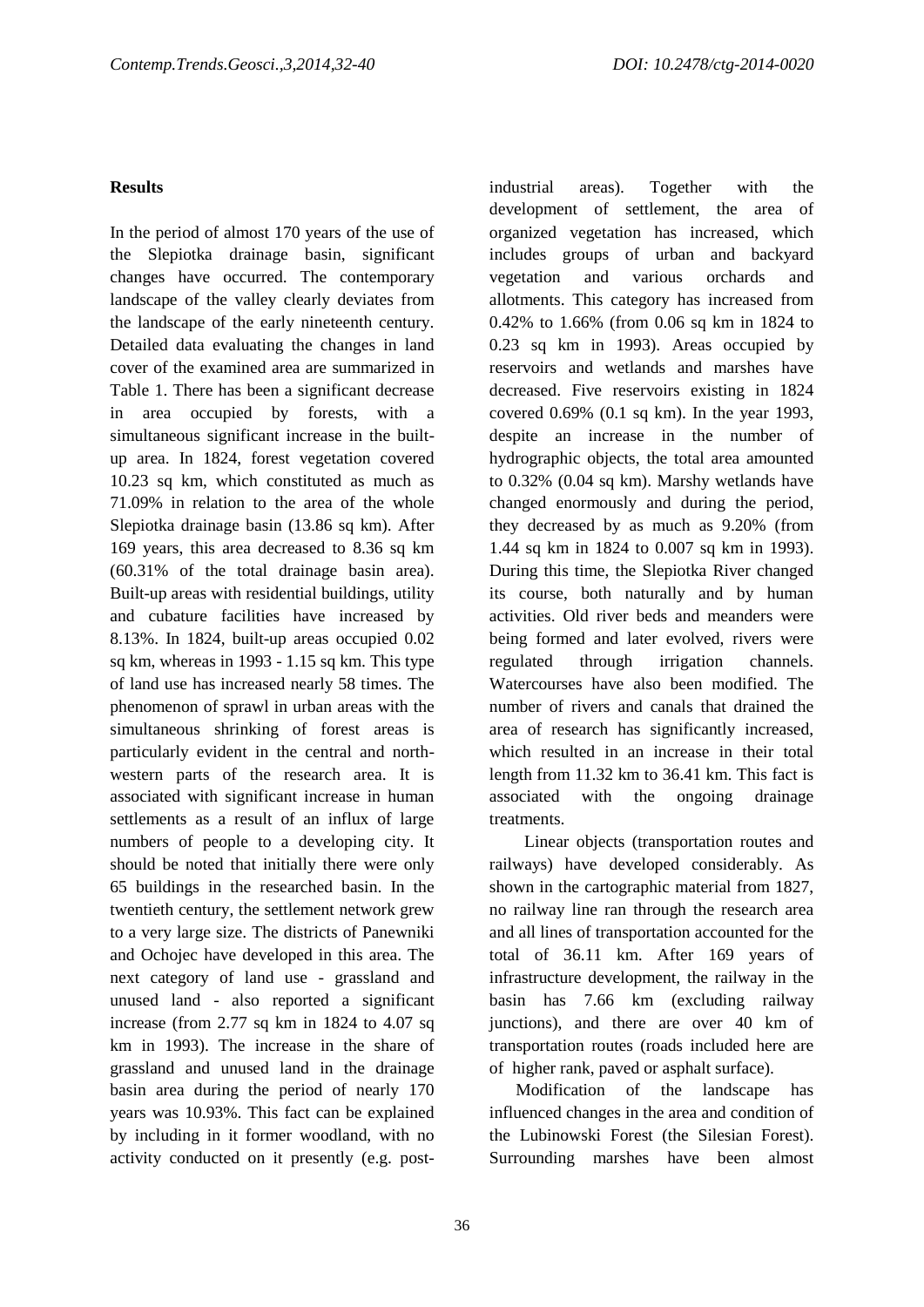completely destroyed. Forest areas have been depleted, drained and converted into land covered with herbaceous vegetation or built-up areas and remodeled as a result of coal mining and storage of post-mining and post-steelworks waste.

Most pronounced changes in land use have been observed in the central part of the basin, i.e. in the district of Ochojec. Here, the settlement network has evolved considerably. It used to be just a few buildings that have grown to the size of a large district. Also, a settlement located in the north-western part of the research area has developed, which constitutes a part of the Panewniki district. Forest areas within the Panewniki and Murcki districts have been largely preserved. Forest areas are not longer exposed to a significant decrease. Moreover, environmental protection is maintained for example in the form of the Ochojec Nature Reserve.

|       |  |  | Tab.1. Land use in the Slepiotka River drainage |  |
|-------|--|--|-------------------------------------------------|--|
| basin |  |  |                                                 |  |

| Ground                              |        | Area as of 1827 Area as of 1994 |
|-------------------------------------|--------|---------------------------------|
| category                            | [%]    | [%]                             |
| <b>Forests</b>                      | 71.09  | 60.31                           |
| Meadows and<br>unused land<br>areas | 18.46  | 29.39                           |
| Wetlands and<br>swamps              | 9.20   | 0.05                            |
| Areas of<br>organized<br>vegetation | 0.42   | 1.66                            |
| Built-up areas                      | 0.14   | 8.27                            |
| Reservoirs                          | 0.69   | 0.32                            |
| Total                               | 100.00 | 100.00                          |

### **Discussion**

Studies on changes in land use have also been conducted for other areas of the Upper Silesian Metropolitan Union (Czaja 1995, Czaja & Rzętała 1999, Dulias 2010, Dwucet 2005, Gawenda *et al.* 2003). Described transformations of landscape structure have occurred in the area of the whole Upper Silesian conurbation. It should be noted that in the nineteenth century, vast expanses of land were typical of a single type of use. Then, many smaller forms of land cover have evolved within larger units. Individual landscape structure took the form of patches. Diversity that has developed within the old homogeneous units constitutes aim of further research on landscape structure.

The analysis referred to changes in the cultural landscape. An examination of the landscape structure in terms of chronostructure, leads to interesting results which can be illustrated and interpreted in a variety of ways. The structure of the landscape is a specific group of components that make up the landscape and the relationships between them (Kondracki & Richling 1983).

Recognition of changes in land use is the first stage of the research on landscape structure. It is a starting point for the study of more complex issues. This study may be a prelude to a further, in-depth case study analysis. It is possible to further characterize the landscape through the use of landscape rating. The next step should be to analyze the model using a patch-corridor-matrix that determines the dynamics and transformation trends within the selected basin (Forman & Gordon, 1986). The results may have significant applicatory importance in spatial planning with regard to the principles of sustainable development in areas of existing and projected impacts of mining.

A comparative analysis based on topographic maps allows an assessment of transformations in landscape components of the whole area or one selected category (Kunz & Nienartowicz 2006). Access to cartographic materials is of great importance for the application and use of the analysis of landscape structure in a historical depiction. Contact with relevant sources that illustrate the state of geographical environment of the earlier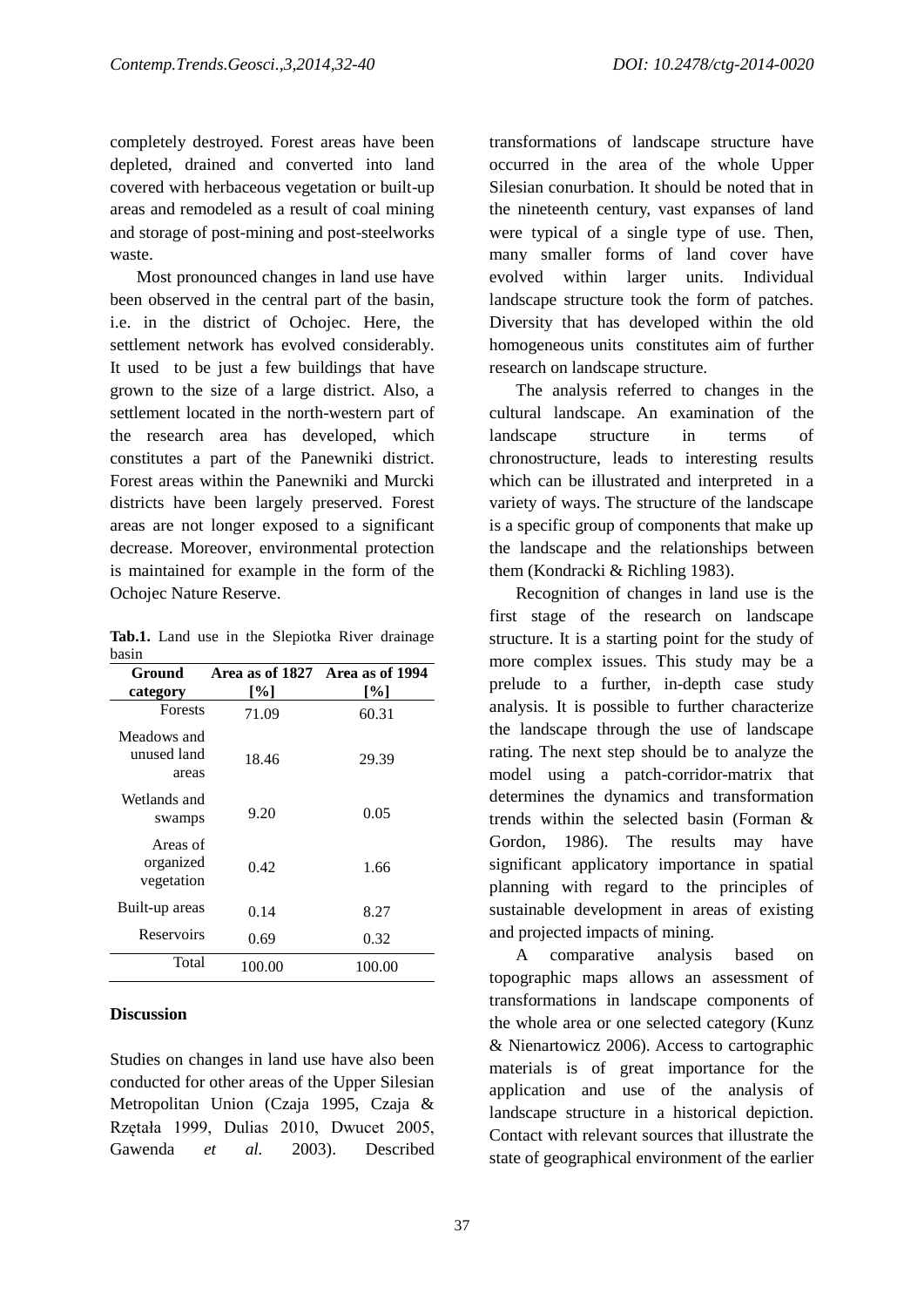centuries allows for the creation of interesting compositions and indicators. The quality and accuracy of maps and their precise calibrating is also significant. When performing a comparative analysis, categories of land should be unified by adjusting the aggregation of data to the contents of all materials (Kunz 2006).

### **Summary**

The above study of topographic maps from 1827 and 1994 with the use of GIS tools, indicates significant changes in the landscape structure. A percentage summary of land cover outlines the direction and significance of the changes. The period of almost 170 years entails a specific urban and industrial leap, which has significantly transformed the structure of land use. At that time, a departure from the basic agricultural human activity took place, followed by a very intensive development of mining and heavy industry and a partial shift from industrial activities. The course of the Slepiotka River and its tributaries has been aligned. The drainage system has been expanded. The overgrown area covered by the Silesian Forest and occupied by local marshes and wetlands has undergone changes. Built-up areas, grassland, unused land and organized vegetation areas have developed. Transportation routes and railways have been expanded.

Access to archives and current cartographic materials of good quality allows to perform extensive analyses. To fully specify transformations that have occurred in the study area, a broader analysis based on landscape metrics should be applied. In addition, it is necessary to unify and define categories listed in the legend. A more extensive legend, with more categories, would enable a detailed recognition of landscape transformations. It should, however, be taken into consideration that the materials needed to have been adapted to the oldest materials whose content is limited.

## **References**

- Czaja S. (1995) Changes in land use and the surface hydrographic network in the city of Katowice in the period 1801-1985. Geographia Studia et dissertationes, 19. UŚ. Katowice (In Polish: Zmiany użytkowania ziemi i powierzchniowej sieci hydrograficznej na obszarze miasta Katowice w latach 1801-1985).
- Czaja S., Rzętała M. (1999) Changes in land use and the surface hydrographic network in the city of Chorzow from the late eighteenth century to the present day. [In:] Kapała Z. (red.) Zeszyty Chorzowskie 3, Chorzow (In Polish: Zmiany użytkowania ziemi

i powierzchniowej sieci hydrograficznej na obszarze miasta Chorzowa od końca XVIII wieku do czasów współczesnych).

- Dobrzyński B., Konecka-Betley K., Kuźnicki F., Zawadzki S. (1999) Soil map of Poland 1:2 000 000. PWRiL, Warsaw.
- Dulias R. (2010) The influence of mining on landscape of "Żabie Doły" (Silesian Upland). Kształtowanie środowiska geograficznego i ochrona przyrody na obszarach uprzemysłowionych i zurbanizowanych, 41. UŚ, WBiOŚ, WNoZ. Katowice-Sosnowiec: 5-12 (In Polish: Wpływ górnictwa na krajobraz "Żabich Dołów" (Wyżyna Śląska)).
- Dulias R. (2011) Changes of relative heights in the area of Katowice over the last century. Kształtowanie środowiska geograficznego i ochrona przyrody na obszarach uprzemysłowionych i zurbanizowanych, 43. UŚ, WBiOŚ, WNoZ. Katowice-Sosnowiec: 14-19 (In Polish: Zmiany wysokości względnych na obszarze Katowic w ostatnim stuleciu).
- Dwucet K. (2005) Transformation of an industrial city landscape on the example of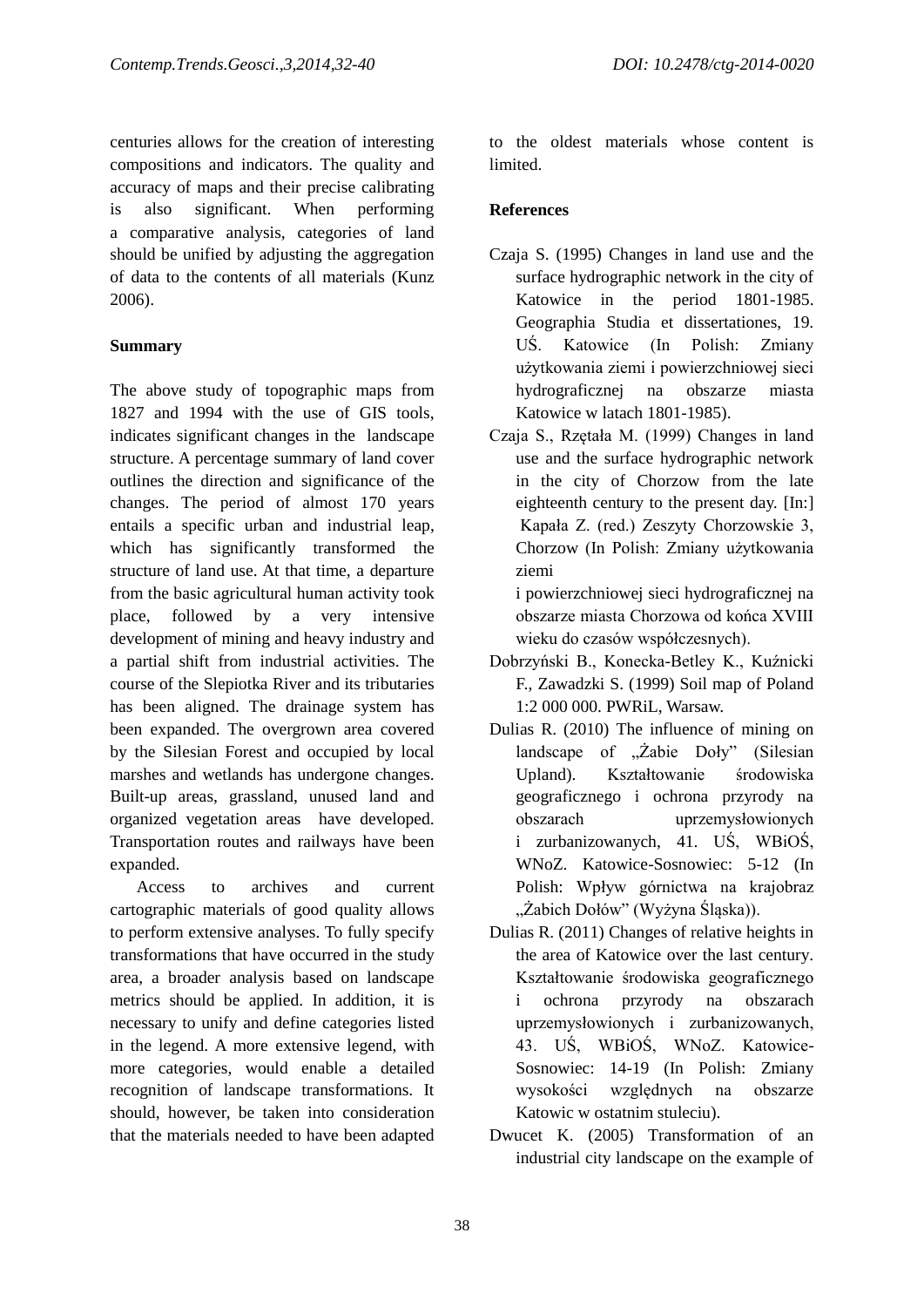Chorzów (Province of Silesia). Postconference materials from II International Scientifically-Practical Conference titled "Industrial Heritage as a new product for tourism and recreation. National and international experiences". Zabrze 12- 13.05.2005r., GWSH, Urząd Miejski w Zabrzu: 79-84 (In Polish: Przekształcanie krajobrazu miasta przemysłowego na przykładzie Chorzowa (województwo śląskie). Materiały pokonferencyjne z II Międzynarodowej Konferencji Naukowo-Praktycznej pt. Dziedzictwo przemysłowe jako nowy produkt dla turystyki i rekreacji. Doświadczenia krajowe i międzynarodowe).

- Forman R. T., Gordon M. (1986) Landscape Ecology. J. Wiley and Son. New York
- Gawenda M., Machowski R., Rzętała M. (2003) Changes in land use in area of Ruda Śląska [In:] Jankowski A.T., Rzętała M. (red.) Ecological problems of Upper Silesian and Ostrava Industrial Region. Faculty of Earth Sciences University of Silesia, Sosnowiec: 34-45 (In Polish: Zmiany użytkowania terenu na obszarze Rudy Śląskiej)
- Gilewska S. (1972) Silesian and Lesser Poland Uplands. [In:] Klimaszewski M. (ed.) Geomorphology of Poland. Volume 1. Southern Poland - mountains and highlands. Publication of PWN. Warsaw: 232-339 (In Polish: Wyżyny Śląsko-Małopolskie. Geomorfologia Polski. Tom 1. Polska południowa – góry i wyżyny).
- Gierlotka S. (2002) Piotrowice Śląskie: a monograph of a district of Katowice. Publisher Śląsk. Katowice: 11-18 (In Polish: Piotrowice Śląskie: monografia dzielnicy miasta Katowice).
- Hydrographic map of Poland 1:50 000, Sheets: M-34-62-B M-34-63-A, Surveyor General of Poland, Warsaw, 2001.
- Karaś-Brzozowska C. (1960) Geomorphological characteristics of the

Upper Silesian Industrial District. Bulletin of the Committee for the USID of the Polish Academy of Sciences, no. 37, Warsaw (In Polish: Charakterystyka geomorfologiczna Górnośląskiego Okręgu Przemysłowego).

- Kondracki J. (2002) Regional geography of Poland. PWN- Scientific Publisher, Warsaw: 32-43, 243-256 (In Polish: Geografia regionalna Polski).
- Kondracki J., Richling A. (1983) An attempt to organize terminology in the scope of comprehensive physical geography. Geographical Review 4, 1: 201-217 (In Polish: Próba uporządkowania terminologii w zakresie geografii fizycznej kompleksowej).
- Konecka-Betley K., Kuźnicki F., Zawadzki S. (1999) Systematics and characteristics of Polish soils. Industrial and urban soils [In:] Zawadzki R. (ed.) Soil Science. PWRiL. Warsaw: 340-471 (In Polish: Systematyka i charakterystyka gleb Polski. Gleby industrio- i urbanoziemne. Gleboznawstwo).
- Kunz M. (2006) Rectification and standardization of historical and modern cartographic data to land cover/land usage change analysis [In:] Wołoszyn W. (red.) Problemy Ekologii Krajobrazu. Zakład Ochrony Środowiska UMCS, Lublin, 18: 97-108 (In Polish: Rektyfikacja i standaryzacja historycznych i współczesnych danych kartograficznych do analiz zamian pokrycia/użytkowania terenu).
- Kunz M., Nienartowicz A. (2006) Changes in land cover/land usage of Zaborski Landscape Park between 1796-2000 in the areas of various anthropopressure degree [In:] Wołoszyn W. (red.) Problemy Ekologii Krajobrazu. Zakład Ochrony Środowiska UMCS, Lublin, 18: 283-292 (In Polish: Zmiany pokrycia/uzytkowania terenu Zaborskiego Parku Krajobrazowego